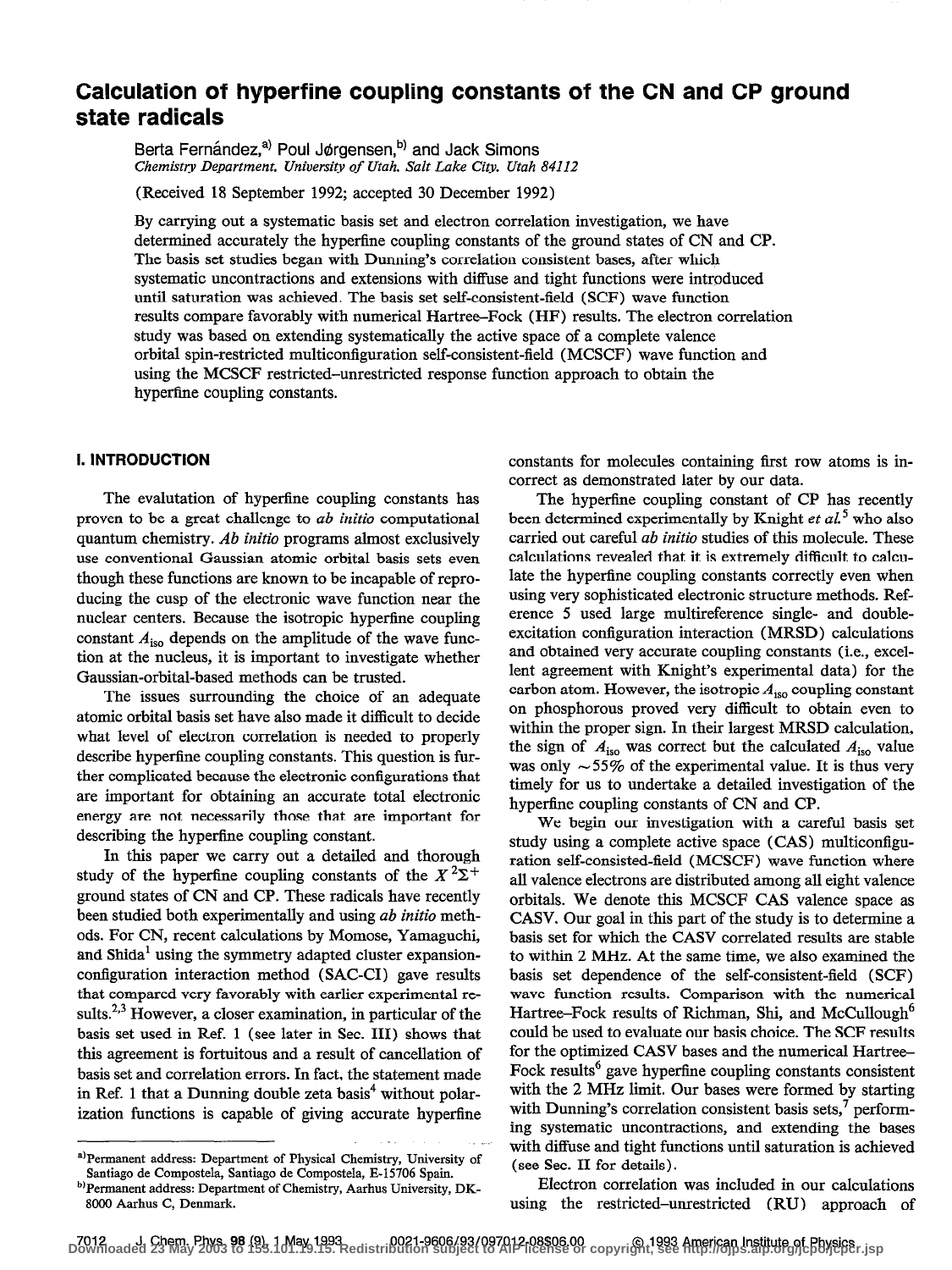Fernandez et  $al$ <sup>8</sup> In this approach, we describe the molecular system in the absence of the Fermi contact (FC) or spin dipole  $(SD)$  operators<sup>9</sup> with a conventional spinrestricted MCSCF wave function. In the presence of the FC or the SD operator, the wave function spin relaxes and the expressions of all first-order molecular properties acquire, in addition to the conventional average-value term, a so-called relaxation term that includes the first-order response of the wave function to the FC or SD perturbations. The latter term does not vanish because the spin-restricted MCSCF wave function is not optimized with respect to the orbital spin relaxation parameters. This RU approach (see Sec. II for details) has previously been successfully benchmarked against full configuration interaction (FCI) results for BH<sub>2</sub> and  $N<sub>s</sub><sup>8</sup>$  and has produced accurate hyperfine coupling constants for  $B_3$ .<sup>10</sup> In the present work, we demonstrate that by systematically extending the configuration space of the MCSCF calculation beyond the starting CASV space we can obtain accurate results for CN and CP using the RU method.

In the next section, we briefly summarize our calculational procedure, including basis and configuration choices and the RU approach. Section III describes the results of our calculations, and in the last section we give our concluding remarks.

### II. CALCULATIONAL PROCEDURE

### A. The restricted-unrestricted response function method

The RU approach<sup>8</sup> employed for the CN and CP hyperfine coupling calculation may be viewed as follows. In the absence of the FC or  $SD$  terms<sup>9</sup> in the electronic Hamiltonian, we describe the molecular system with a spin-restricted MCSCF wave function denoted  $|0^{(0)}\rangle$ . The FC and SD Hamiltonian terms are triplet tensor operators in spin space, and when these operators are applied the wave function spin relaxes thereby necessitating a spinunrestricted description. The total energy of the molecular system in the presence of the FC and SD couplings is then expressed in terms of the spin-relaxed wave function denoted  $|0\rangle$ 

$$
E(\alpha) = \langle \tilde{0} | H + \alpha V | \tilde{0} \rangle. \tag{1}
$$

Here  $H$  is the Born-Oppenheimer electronic Hamiltonian in the absence of the FC and SD terms, and the perturbation  $V$ , denotes either the FC or the SD Hamiltonian. The spin relaxation of  $\vert 0\rangle$  is achieved by introducing triplet operators in both the orbital and configuration spaces as described in Ref. 8.

Expanding  $|0\rangle$  in powers of the perturbation gives

$$
|\widetilde{0}\rangle = |0^{(0)}\rangle + \alpha |0^{(1)}\rangle + 1/2\alpha^2 |0^{(2)}\rangle + \cdots
$$
 (2)

and the first-order contributions to the energy, which relate to the molecular property of interest, are evaluated as

$$
E^{(1)} = \langle 0^{(0)} | V | 0^{(0)} \rangle + \langle 0^{(1)} | H | 0^{(0)} \rangle + \langle 0^{(0)} | H | 0^{(1)} \rangle. \tag{3}
$$

The first term in Eq. (3) is the standard *average value* expression (denoted aver. in the tables), whereas the last two terms are the response terms (denoted resp. in the tables) because they involve modification of the wave function induced by the perturbation. The latter terms do not vanish because the zeroth order spin-restricted MCSCF wave function  $|0^{(0)}\rangle$  is not optimized with respect to the triplet operators in the orbital space. In carrying out this derivation, it is proper to use a nondegenerate approach because the strong external magnetic field produces the Zeeman splitting that lifts the degeneracy of the  $M<sub>s</sub>$  substates. In Ref. 8, details are given concerning evaluation of the response terms for such MCSCF wave functions.

### 6. Atomic basis sets

In our calculations we used as our primary basis sets the spherical components of Dunning's correlationconsistent polarized valence double zeta (VDZ)  $[(9s4p1d)$  $3s2p1d$ ) and  $(12s8p1d/4s3p1d)$  for the first and second row atoms, respectively] and valence triple zeta (VTZ)  $[(10s5p2d1f/4s3p2d1f)$  and  $(15s9p2d1f/5s4p2d1f)$  for first and second row atoms, respectively] bases.7 Basis set effects were systematically examined by uncontracting all of the s, and then both the s and the  $p$  functions. The resultant bases are denoted by the subscript  $u$  and  $up$ , respectively. Calculations were also performed to examine saturation towards diffuse (subscript  $d$ ) and tight basis functions (subscript  $t$ ). In this way, a series of bases was built by sequentially adding first diffuse functions to the VTZ basis' until saturation was achieved, and then adding tight functions to this final basis again until saturation. In successively augmenting the basis, the exponents for the tight functions were obtained by multiplying the most tight primitive exponent of the preceding basis by a factor of 3, and the exponents for the diffuse functions were obtained by multiplying its most diffuse primitive orbital's exponent by l/3.

In Ref. 1 it was claimed that, for molecules containing first-row atoms such as CN, Dunning's double zeta basis without polarization functions (DZ) (Ref. 4) could be used to describe hyperfine coupling constants with reasonable accuracy. For that reason, we also computed SCF and correlated coupling constants using both the DZ basis and the DZ basis with polarization functions (DZP) .

# C. Configuration space choices

In our calculations, we used reference states  $|0^{(0)}\rangle$  of the conventional spin restricted single configuration SCF and CAS MCSCF forms. The MCSCF calculations were carried out using the SIRIUS program.<sup>11</sup> As an initial active space, we used the valence space containing the 2s and 2p orbitals for the first-row atoms (C and N) and the 3s and  $3p$  orbitals for the second-row atom (P). We denote these active space calculations as CASV calculations.

To examine the adequacy of this CAS and to obtain a systematic mean of extending the CAS for achieving balanced descriptions of the molecular systems, we carried out a CI natural orbital (GINO) occupation analysis using the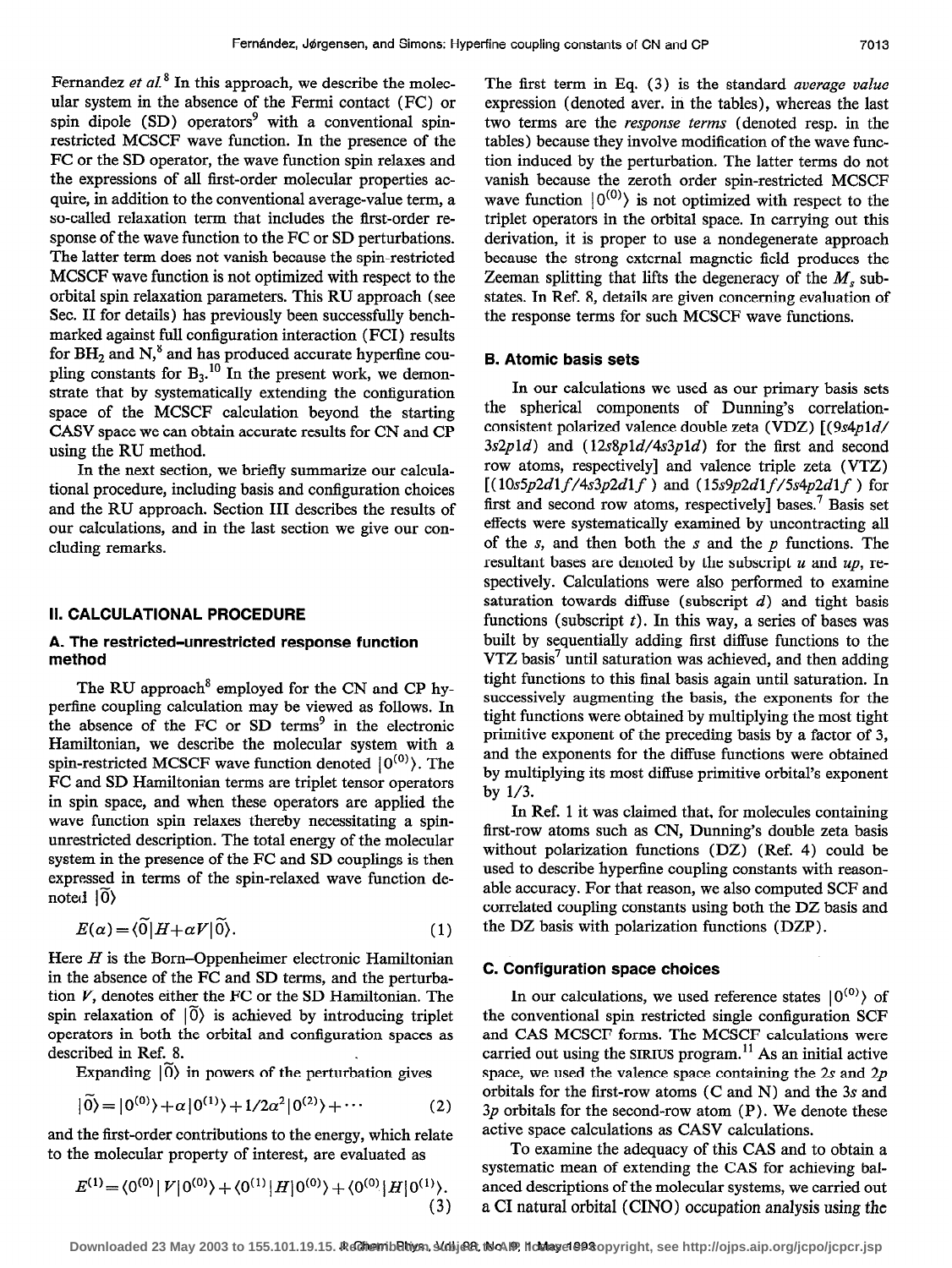wave functions. We wave functions.

TABLE I. Natural orbital occupation numbers for CN using various TABLE II. Natural orbital occupation numbers for CP using various

2.000 00 0.010 27 1.870 18 0.002 96

δ

2.000 00 0.014 57

0.12146 0.009 33 0.005 81 0.002 31 0.00109

 $\pi$ 

2.000 00 1.894 15 0.112 23

1.878 55 0.112 78 0.011 81 0.006 14

2.000 00 2.c00 00 2.000 00 2.000 00 1.97140 1.922 79 1.007 87 0.027 88 0.008 26 0.006 26 0.004 91 0.002 83 o.ooo 82 o.ooo 14  $2.00000$ 2.000 00 2.00000 2.cOo 00 1.990 21 1.960 77 1.010 74 0.025 52 2.000.00 2.000 00 2.OW 00 2.000 co 1.971 94 1.919 03 1.006 98 0.032 93 0.009 80 0.007 42  $0.00421$ 

 $\sigma$ 

|                   | $\pmb{\sigma}$ | $\pi$    | δ       |                          |
|-------------------|----------------|----------|---------|--------------------------|
| CINO <sup>a</sup> | 2.000 00       | 1.801 37 | 0.00472 | CINO <sup>a</sup>        |
|                   | 2.000 00       | 0.193 13 | 0.00271 |                          |
|                   | 1.96732        | 0.00734  |         |                          |
|                   | 1.899 29       | 0.005 16 |         |                          |
|                   | 1.021 18       | 0.00261  |         |                          |
|                   | 0.051 04       | 0.001 27 |         |                          |
|                   | 0.008 56       |          |         |                          |
|                   | 0.006 27       |          |         |                          |
|                   | 0.005 46       |          |         |                          |
|                   | 0.002 32       |          |         |                          |
|                   | 0.00175        |          |         |                          |
|                   | 0.000 16       |          |         |                          |
| CASV <sup>b</sup> | 2.000 00       | 1.922 47 |         |                          |
|                   | 2.000 00       | 0.083 20 |         |                          |
|                   | 1.990 77       |          |         | <b>CASV</b> <sup>b</sup> |
|                   | 1.957 52       |          |         |                          |
|                   | 1.022 16       |          |         |                          |
|                   | 0.018 21       |          |         |                          |
| $CASA^b$          | 2.000 00       | 1.909 35 | 0.00681 |                          |
|                   | 2.000 00       | 0.084 63 |         |                          |
|                   | 1.979 09       | 0.007 20 |         |                          |
|                   | 1.931 94       | 0.004 69 |         |                          |
|                   | 1.020 20       |          |         | $CASA^b$                 |
|                   | 0.019 02       |          |         |                          |
|                   | 0.01194        |          |         |                          |
|                   | 0.007 69       |          |         |                          |
|                   | 0.004 75       |          |         |                          |

"VDZ basis set.

 $\rm ^{b}VTZ_{udt4}$  basis set.

VDZ basis. To keep the number of configurations in the CINO calculation manageable, we used the restricted active space  $(RAS)$  CI expansion,<sup>12</sup> based on dividing the active orbital set into three subsets (RASl, RASZ, and RAS3) in each of which the number of electrons is restricted. In this way, a CI wave function is specified by giving the number of orbitals in each space.

The functions used in our CINO calculations are specified as follows: RAS1  $(1,0,0)$ , RAS2  $(3,2,0)$ , and RAS3 (6,4,2) for CN and RASl (l,O,O), RAS2 (2,2,0), and RAS3 (7,4,2) for CP. Here the numbers in parentheses refer to the number of orbitals of symmetries  $(\sigma, \pi, \delta)$  in the respective spaces. The occupancies of the RASl and RAS3 spaces were both allowed to vary from 0 to 2 electrons, with the RAS2 space then accommodating the remaining electrons. For CN we had (2,0,0) inactive orbitals and for CP (4,1,0) inactive orbitals (i.e., orbitals that are doubly occupied in all configurations).

The molecular orbitals used in the CI function were obtained as converged MCSCF orbitals from the CASVlevel MCSCF calculation, which has a total of two (2,0,0) inactive orbitals for CN, six (4,1,0) for CP, and eight (4,2,0) active orbitals that contain the nine active valence electrons (this results in 1000 determinants).

The diagonalization of the one electron density matrix for the resultant CI wave function gives the CINO occupancies reported in Tables I and II for CN and CP, respectively. These natural orbital occupancies show that both

aVDZ basis set.

 ${}^{\text{b}}\text{VTZ}_{u}*_{di4}$  basis set.

CN and CP are correlated systems with orbital occupancies as low as 1.80 in orbitals that are doubly occupied in the SCF-level description and occupancies as large as 0.19 in orbitals that are empty in the SCF description. The significant gap in the CINO occupancies around 0.02 shows that the orbital space denoted CASV earlier provides a balanced configuration space for all orbital symmetries.

An improved description of electron correlation can be obtained by defining active orbitals that possess CINO occupation numbers larger than  $\sim$  0.005, which for both CN and CP results in an active space (7,4,1) containing nine active electrons. We denote the electronic functions obtained from this improved CAS CASA (which contains 3 648 576 determinants).

In Tables I and II we also report the natural orbital (NO) occupancies obtained for the CASV and CASA MCSCF calculations using the bases which have been determined to reproduce SCF and CASV results with  $\sim$ 2 MHz accuracy (VTZ<sub>udt4</sub> for CN and VTZ<sub>u</sub> $*_{d$ t4 for CP, see Sec. III). A significant change is observed for CN between the CINO occupation numbers of the most correlating orbitals and the corresponding CASV and CASA numbers.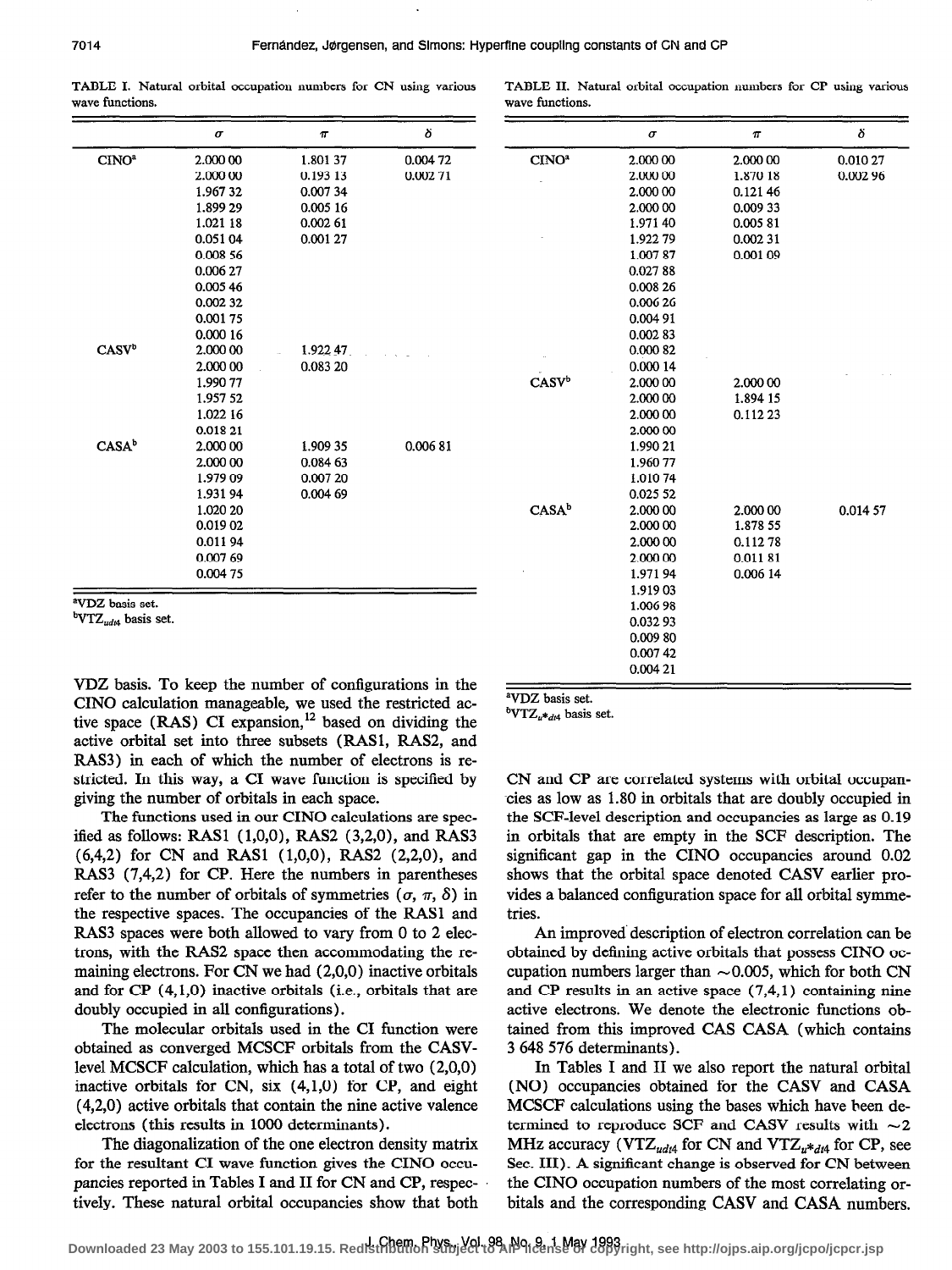TABLE III. CASV energies (a.u.), Fermi contact  $(A_{\text{iso}})^a$  and spin dipole  $(A_{\text{dip}})^b$  contributions (MHz) for CN at the experimental equilibrium geometry (2.214 a.u.) (Ref. 14).

|                                                |               |       |               | C atom |               |       | N atom        |         |               |  |  |
|------------------------------------------------|---------------|-------|---------------|--------|---------------|-------|---------------|---------|---------------|--|--|
|                                                |               |       | $A_{\rm iso}$ |        | $A_{\rm dip}$ |       | $A_{\rm iso}$ |         | $A_{\rm dip}$ |  |  |
| <b>Basis</b>                                   | Energy        | resp. | aver.         | resp.  | aver.         | resp. | aver.         | resp.   | aver.         |  |  |
| DZ                                             | $-92.226515$  | 90.0  | 400.9         | $-3.3$ | 37.8          | 9.5   | $-4.8$        | 0.5     | 22.2          |  |  |
| $\mathbf{D}\mathbf{Z}_n$                       | $-92.229$ 447 | 64.2  | 385.8         | $-2.8$ | 37.7          | 5.5   | $-4.6$        | 0.7     | 22.3          |  |  |
| DZP                                            | $-92.241276$  | 87.9  | 389.3         | $-3.5$ | 39.1          | 7.2   | $-8.2$        | 1.9     | 22.1          |  |  |
| $DZP_u$                                        | $-92.243497$  | 63.4  | 371.8         | $-3.0$ | 39.2          | 3.5   | $-7.3$        | 1.9     | 22.3          |  |  |
| VDZ                                            | $-92.233586$  | 53.3  | 355.0         | $-3.2$ | 39.3          | 6.7   | $-4.6$        | 1.8     | 21.7          |  |  |
| VDZ,                                           | $-92.233754$  | 62.8  | 357.6         | $-3.2$ | 39.3          | 3.7   | $-6.5$        | 1.8     | 21.7          |  |  |
| VTZ                                            | $-92.369303$  | 25.9  | 384.4         | 0.2    | 50.0          | 4.1   | $-18.6$       | $1.2\,$ | 17.8          |  |  |
| VTZ,                                           | $-92.369953$  | 45.5  | 606.3         | 0.3    | 50.0          | 3.1   | $-19.3$       | 1.2     | 17.8          |  |  |
| $VTZ_{up}$                                     | $-92.370152$  | 47.1  | 607.0         | 0.2    | 49.8          | 3.3   | $-19.3$       | 1.2     | 17.7          |  |  |
| $VTZ_{ud1}$                                    | $-92.370381$  | 45.9  | 611.5         | 0.2    | 49.9          | 2.9   | $-19.1$       | 1.2     | 17.7          |  |  |
| $\mathbf{V}\mathbf{T}\mathbf{Z}_{ud2}$         | $-92.370445$  | 45.9  | 611.6         | 0.1    | 49.9          | 2.9   | $-19.1$       | 1.2     | 17.7          |  |  |
| $\mathbf{V}\mathbf{T}\mathbf{Z}_{udt1}$        | -92.370 681   | 46.3  | 618.1         | 0.2    | 49.9          | 2.9   | $-19.3$       | 1.2     | 17.7          |  |  |
| $\mathbf{V}\mathbf{T}\mathbf{Z}_{ud\varOmega}$ | $-92.371014$  | 47.1  | 627.4         | 0.2    | 49.9          | 3.0   | $-19.6$       | 1.2     | 17.7          |  |  |
| $\text{VTZ}_{udi3}$                            | $-92.371020$  | 47.1  | 629.1         | 0.2    | 49.9          | 3.0   | $-19.7$       | 1.2     | 17.7          |  |  |
| $\mathbf{V}\mathbf{T}\mathbf{Z}_{udd}$         | -92.371 035   | 47.4  | 632.5         | 0.2    | 49.9          | 3.0   | $-19.8$       | 1.2     | 17.7          |  |  |
| $\mathbf{V}\mathbf{T}\mathbf{Z}_{ud\tau5}$     | -92.371 035   | 47.4  | 632.9         | 0.2    | 49.9          | 3.0   | $-19.8$       | 1.2     | 17.7          |  |  |

<sup>a</sup>The FC values given represent one third of the trace of the hyperfine tensor  $(A)$ .

<sup>b</sup>The SD values given are  $(A_{\parallel} - A_{\perp})/3$ , where  $A_{\parallel}$  represents the diagonal element of this contribution to

the tensor in the direction of the molecular axis and  $A_1$  one of the other two elements.

For example, the two most correlated  $\pi$  orbitals have CINO occupancies of 1.80 and 0.19, and for CASA the corresponding numbers are 1.91 and 0.08. This large difference is due to constraints in the VDZ basis to properly describe the CN molecule. For the less correlated orbitals, close agreement is observed between the CINO, the CASV, and the CASA occupations, indicating that our chosen active spaces really are able to give a balanced description of the ground state of the CN radical. For CP close agreement is observed between the corresponding NO occupancies of the CASA, CASV, and CINO wave functions, showing that we also have obtained balanced descriptions with the above CAS configuration spaces for this system.

# III. RESULTS

#### A. Basis set dependence

Following the procedure given in Sec. II B, optimized basis sets were determined for CN and CP to give CASV hyperflne constants that are unchanged (i.e., saturated) to  $\sim$  2 MHz accuracy. The corresponding results for CN and CP are given in Tables III and IV, respectively. Since the

TABLE IV. CASV energies (a.u.), Fermi contact  $(A_{\text{iso}})^a$  and spin dipole  $(A_{\text{dip}})^b$  contributions (MHz) for CP at the experimental equilibrium geometry (2.952 a.u.) (Ref. 14).

|                                                         |                |               | C atom |               |       | P atom        |          |               |       |  |
|---------------------------------------------------------|----------------|---------------|--------|---------------|-------|---------------|----------|---------------|-------|--|
|                                                         |                | $A_{\rm iso}$ |        | $A_{\rm dip}$ |       | $A_{\rm iso}$ |          | $A_{\rm dip}$ |       |  |
| <b>Basis</b>                                            | Energy         | resp.         | aver.  | resp.         | aver. | resp.         | aver.    | resp.         | aver. |  |
| <b>VDZ</b>                                              | $-378.580408$  | 31.5          | 536.5  | $-0.4$        | 44.8  | 37.9          | $-163.5$ | 11.5          | 121.7 |  |
| VDZ.                                                    | -378.580 611   | 35.3          | 536.9  | $-0.4$        | 44.9  | $-5.4$        | $-151.9$ | 12.2          | 121.2 |  |
| VTZ                                                     | $-378.599$ 947 | $-24.8$       | 531.5  | 1.0           | 47.0  | 0.9           | $-160.7$ | 21.0          | 124.2 |  |
| VTZ,                                                    | $-378,600131$  | 22.3          | 545.1  | 1.0           | 47.1  | $-17.2$       | $-148.5$ | 21.5          | 123.7 |  |
| $VTZ_{up}$                                              | $-378,600274$  | 23.3          | 545.7  | 1.0           | 46.9  | $-16.7$       | $-147.8$ | 28.0          | 122.3 |  |
| $VTZ_{u*}$                                              | $-378,600181$  | 22.3          | 545.2  | 1.0           | 47.0  | $-16.2$       | $-148.4$ | 29.9          | 122.2 |  |
| $\mathbf{V}\mathbf{T}\mathbf{Z}_{u}\star_{d1}$          | $-378,600491$  | 22.8          | 546.7  | 0.9           | 47.0  | $-21.3$       | $-147.2$ | 29.8          | 121.9 |  |
| $VTZ_{u*dp}$                                            | $-378,600507$  | 22.8          | 546.7  | 0.9           | 47.0  | $-21.3$       | $-147.2$ | 29.8          | 121.9 |  |
| $\mathbf{V}\mathbf{T}\mathbf{Z}_{u}\ast_{dt\mathbf{I}}$ | $-378,600678$  | 22.9          | 552.6  | 0.9           | 47.0  | $-21.4$       | $-147.9$ | 29.8          | 121.9 |  |
| $\text{VTZ}_{u\text{*}da}$                              | $-378,600885$  | 23.4          | 560.9  | 0.9           | 47.0  | $-21.5$       | $-148.7$ | 29.8          | 121.9 |  |
| $\text{VTZ}_{u}\ast_{di3}$                              | $-378.600889$  | 23.4          | 562.5  | 0.9           | 47.0  | $-21.6$       | $-148.9$ | 29.8          | 121.9 |  |
| $\mathbf{V}\mathbf{T}\mathbf{Z}_{u}\ast_{d t4}$         | $-378,600899$  | 23.5          | 565.5  | 0.9           | 47.0  | $-21.6$       | $-149.2$ | 29.8          | 121.9 |  |
| $\text{VTZ}_{u}\ast _{d5^{\prime }}$                    | $-378,600895$  | 23.5          | 565.8  | 0.9           | 47.0  | $-21.5$       | $-148.7$ | 29.8          | 121.9 |  |

<sup>a</sup>The FC values given represent one third of the trace of the hyperfine tensor  $(A)$ .

<sup>b</sup>The SD values given are  $(A_{\parallel} - A_1)$ /3, where  $A_{\parallel}$  represents the diagonal element of this contribution to the tensor in the direction of the molecular axis and  $A_1$  one of the other two elements.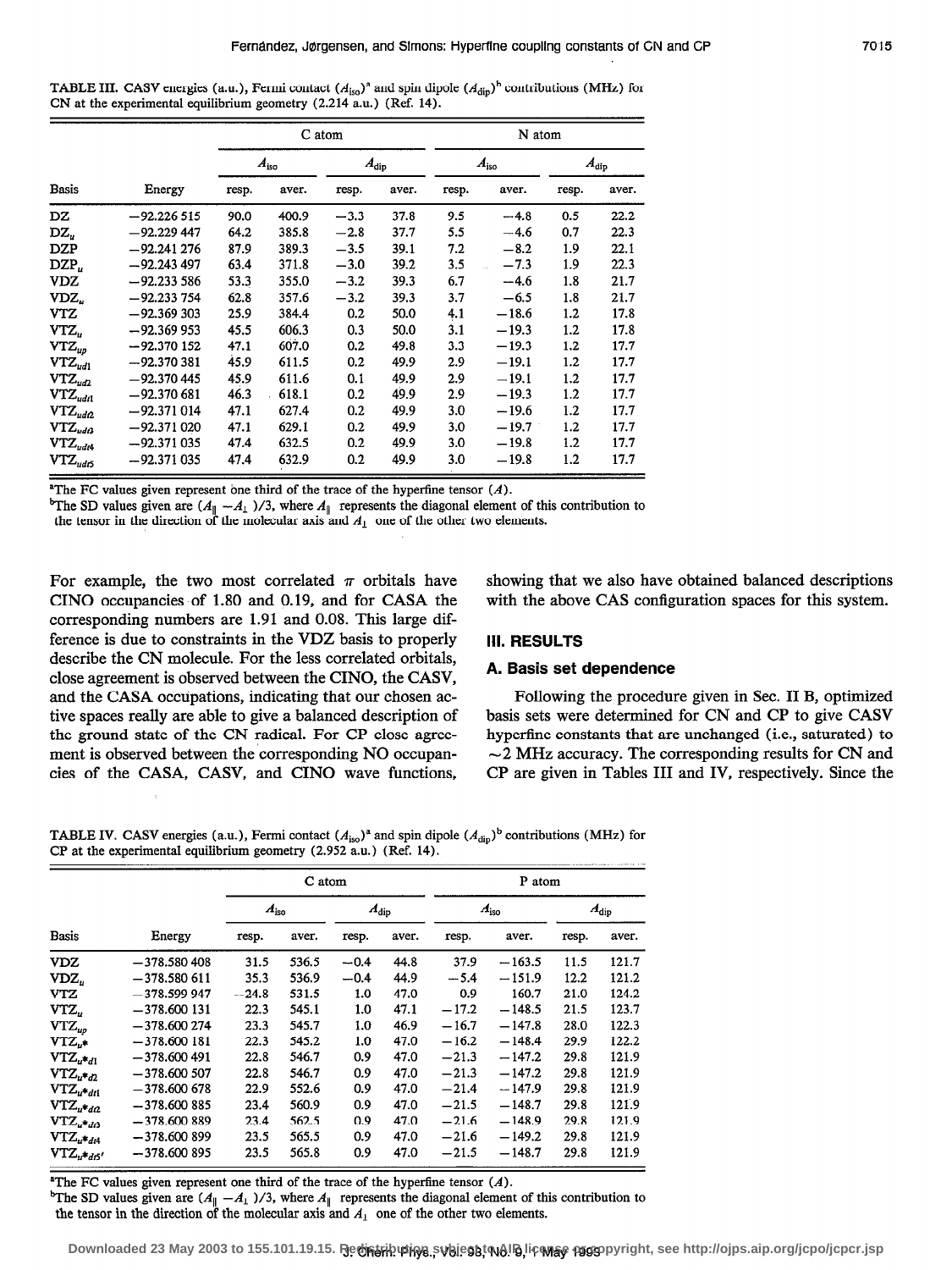TABLE V. SCF energies (a.u.), Fermi contact  $(A_{iso})^a$  and spin dipole  $(A_{dip})^b$  contributions (MHz) for CN at the experimental equilibrium geometry (2.214 a.u.) (Ref. 14).

|                                                 |               |               | C atom |               |       | N atom        |       |               |       |  |
|-------------------------------------------------|---------------|---------------|--------|---------------|-------|---------------|-------|---------------|-------|--|
|                                                 |               | $A_{\rm iso}$ |        | $A_{\rm dip}$ |       | $A_{\rm iso}$ |       | $A_{\rm dip}$ |       |  |
| <b>Basis</b>                                    | Energy        | resp.         | aver.  | resp.         | aver. | resp.         | aver. | resp.         | aver. |  |
| DZ                                              | $-91.992442$  | $-265.8$      | 72.7   | 6.5           | 45.1  | $-97.2$       | 61.6  | 2.4           | 24.3  |  |
| DZ,                                             | $-91.995583$  | $-264.0$      | 71.9   | 6.7           | 45.2  | $-97.8$       | 59.5  | 2.5           | 24.1  |  |
| <b>DZP</b>                                      | $-92.015495$  | $-259.6$      | 58.2   | 8.6           | 44.8  | $-94.9$       | 52.2  | 3.6           | 24.5  |  |
| $DZP_{\nu}$                                     | $-92.017722$  | $-259.1$      | 57.5   | 8.5           | 45.4  | $-95.3$       | 50.5  | 3.6           | 24.6  |  |
| VDZ                                             | $-92.008651$  | $-196.2$      | 52.3   | 8.1           | 44.6  | $-82.1$       | 48.3  | 3.5           | 24.0  |  |
| $VDZ_n$                                         | $-92.008873$  | $-259.7$      | 54.6   | 8.2           | 44.5  | $-95.7$       | 50.1  | 3.5           | 24.0  |  |
| VTZ                                             | $-92.217512$  | 850.8         | 913.7  | $-178.4$      | 61.1  | $-93.4$       | 12.3  | 69.2          | 7.9   |  |
| $VTZ_u$                                         | $-92.218138$  | 1030.6        | 942.7  | $-178.5$      | 61.2  | $-157.6$      | 11.5  | 69.2          | 7.8   |  |
| $VTZ_{up}$                                      | $-92.218261$  | 940.0         | 942.9  | $-170.7$      | 60.8  | $-155.5$      | 11.5  | 67.4          | 7.8   |  |
| $\mathop{\rm VTZ}\nolimits_{ud1}$               | $-92.218775$  | 1021.9        | 946.3  | $-177.0$      | 61.1  | $-160.7$      | 11.7  | 68.5          | 7.8   |  |
| $\mathbf{V}\mathbf{T}\mathbf{Z}_{ud2}$          | $-92.218832$  | 1025.3        | 946.3  | $-177.9$      | 61.1  | $-161.2$      | 11.7  | 68.8          | 7.8   |  |
| $\mathbf{V}\mathbf{T}\mathbf{Z}_{udtl}$         | $-92.219074$  | 1032.1        | 956.4  | $-177.0$      | 61.1  | $-162.1$      | 11.8  | 68.5          | 7.8   |  |
| $\mathbf{V}\mathbf{T}\mathbf{Z}_{ud\mathbf{Q}}$ | $-92.219407$  | 1048.3        | 970.9  | $-177.0$      | 61.1  | $-164.7$      | 12.0  | 68.5          | 7.8   |  |
| $\mathbf{V}\mathbf{T}\mathbf{Z}_{udd3}$         | $-92.219414$  | 1050.8        | 973.5  | $-177.0$      | 61.1  | $-165.1$      | 12.0  | 68.5          | 7.8   |  |
| $\mathbf{V}\mathbf{T}\mathbf{Z}_{udt4}$         | $-92.219429$  | 1056.6        | 978.8  | $-177.0$      | 61.1  | $-166.0$      | 12.1  | 68.5          | 7.8   |  |
| $VTZ_{udt5}$                                    | $-92.219$ 429 | 1057.0        | 979.3  | $-177.0$      | 61.1  | $-166.0$      | 12.1  | 68.5          | 7.8   |  |
| HF <sup>c</sup>                                 |               |               | 975.6  |               | 62.4  |               | 11.9  |               | 8.0   |  |

<sup>a</sup>The FC values given represent one third of the trace of the hyperfine tensor  $(A)$ .

<sup>b</sup>The SD values given are  $(A_{\parallel} - A_{\perp})/3$ , where  $A_{\parallel}$  represents the diagonal element of this contribution to the tensor in the direction of the molecular axis and  $A_i$  one of the other two elements.

'Numerical Hartree-Fock results of Ref. 6.

hyperfine coupling constants, we used the VTZ bases as primitive p function of the VTZ<sub>u</sub> basis was uncontracted.<br>
starting points in our optimizations. It is seen that uncon-<br>
Saturation towards diffuseness was obtained changed from 145.2 to 150.3 MHz. Most of this change

VDZ and VDZ<sub>u</sub> basis sets cannot realiably describe the was recovered in the VTZ<sub>u</sub>\* basis where only the outer hyperfine coupling constants, we used the VTZ bases as primitive p function of the VTZ<sub>u</sub> basis was uncontrac

starting points in our optimizations. It is seen that uncon-<br>traction of the VTZ basis (as in VTZ<sub>n</sub>) is important espe-<br>ing one set of diffuse functions to the VTZ<sub>n</sub> basis for CN traction of the VTZ basis (as in VTZ<sub>u</sub>) is important espe-<br>cially for  $A_{\text{ice}}$  on C. Uncontraction of the p functions has and the VTZ<sub>u</sub>\* basis for CP. The symbols VTZ<sub>ud1</sub> cially for  $A_{\text{iso}}$  on C. Uncontraction of the p functions has and the VTZ<sub>u</sub>\* basis for CP. The symbols VTZ<sub>ud1</sub> little effect for CN, and for CP,  $A_{\text{dip}}$  for the P atom (VTZ<sub>u</sub>\*<sub>d1</sub>) and VTZ<sub>ud2</sub> (VTZ<sub>u\*\*d2</sub>) denote little effect for CN, and for CP,  $A_{\text{dip}}$  for the P atom ( $\text{VTZ}_{u}*_d$ ) and  $\text{VTZ}_{u'd}$  ( $\text{VTZ}_{u'd}$ ) denote bases formed by changed from 145.2 to 150.3 MHz. Most of this change adding one and two sets of diffuse s, p,

TABLE VI. SCF energies (a.u.), Fermi contact  $(A_{iso})^a$  and spin dipole  $(A_{dip})^b$  contributions (MHz) for CP at the experimental equilibrium geometry (2.952 a.u.) (Ref. 14).

|                                                 |                |          | C atom        |       |               | P atom        |       |               |       |  |
|-------------------------------------------------|----------------|----------|---------------|-------|---------------|---------------|-------|---------------|-------|--|
|                                                 |                |          | $A_{\rm iso}$ |       | $A_{\rm dip}$ | $A_{\rm iso}$ |       | $A_{\rm dip}$ |       |  |
| <b>Basis</b>                                    | Energy         | resp.    | aver.         | resp. | aver.         | resp.         | aver. | resp.         | aver. |  |
| <b>VDZ</b>                                      | $-378.455499$  | $-216.0$ | 573.3         | 33.8  | 63.3          | 32.4          | 97.7  | $-71.9$       | 73.3  |  |
| VDZ,                                            | $-378.455573$  | $-192.0$ | 591.3         | 33.7  | 63.3          | $-69.1$       | 93.8  | $-71.8$       | 73.1  |  |
| VTZ                                             | $-378.476$ 148 | $-189.0$ | 579.9         | 35.8  | 66.6          | $-8.5$        | 101.1 | $-68.7$       | 76.0  |  |
| $VTZ_{n}$                                       | $-378.476302$  | $-192.3$ | 594.5         | 35.8  | 66.6          | $-75.5$       | 100.5 | $-69.0$       | 75.7  |  |
| $VTZ_{uo}$                                      | $-378.476417$  | $-189.2$ | 594.6         | 36.0  | 66.4          | $-65.4$       | 100.6 | $-70.7$       | 74.2  |  |
| $VTZ_{\sigma^*}$                                | $-378.476354$  | $-192.1$ | 594.5         | 35.7  | 66.6          | $-73.3$       | 100.6 | $-70.6$       | 74.0  |  |
| $VTZ_{u}*_{d}1$                                 | $-378.476872$  | $-190.5$ | 596.4         | 36.2  | 66.5          | $-71.1$       | 101.7 | $-72.7$       | 73.9  |  |
| $VTZ_{u^*d2}$                                   | $-378.476882$  | $-192.8$ | 596.4         | 36.1  | 66.5          | $-73.5$       | 101.7 | $-72.1$       | 73.9  |  |
| ${\rm VTZ}_{u\texttt{*}dtl}$                    | $-378.477059$  | $-195.0$ | 602.8         | 36.1  | 66.5          | $-73.8$       | 102.2 | $-72.1$       | 73.9  |  |
| $\text{VTZ}_{u\text{*}dd2}$                     | $-378.477267$  | $-200.6$ | 611.9         | 36.1  | 66.5          | $-77.0$       | 102.8 | $-71.5$       | 73.9  |  |
| $VTZ_{u^*d3}$                                   | $-378.477271$  | $-198.4$ | 613.6         | 36.1  | 66.5          | $-74.4$       | 102.9 | $-72.1$       | 73.9  |  |
| $\mathbf{V}\mathbf{T}\mathbf{Z}_{u\ast_{d t4}}$ | $-378.477280$  | $-199.5$ | 616.9         | 36.1  | 66.5          | $-74.5$       | 103.1 | $-72.1$       | 73.9  |  |
| $VTZ_{u^*dt5'}$                                 | $-378.477276$  | $-199.6$ | 617.2         | 36.1  | 66.5          | $-74.2$       | 102.8 | $-72.1$       | 73.9  |  |
| $HF^c$                                          |                |          | 618.3         |       | 67.9          |               | 104.7 |               | 73.9  |  |

"The FC values given represent one third of the trace of the hyperfine tensor  $(A)$ .

<sup>b</sup>The SD values given are  $(A_{\parallel} - A_{\perp})/3$ , where  $A_{\parallel}$  represents the diagonal element of this contribution to the tensor in the direction of the molecular axis and  $A_1$  one of the other two elements. 'Numerical Hartree-Fock results of Ref. 6.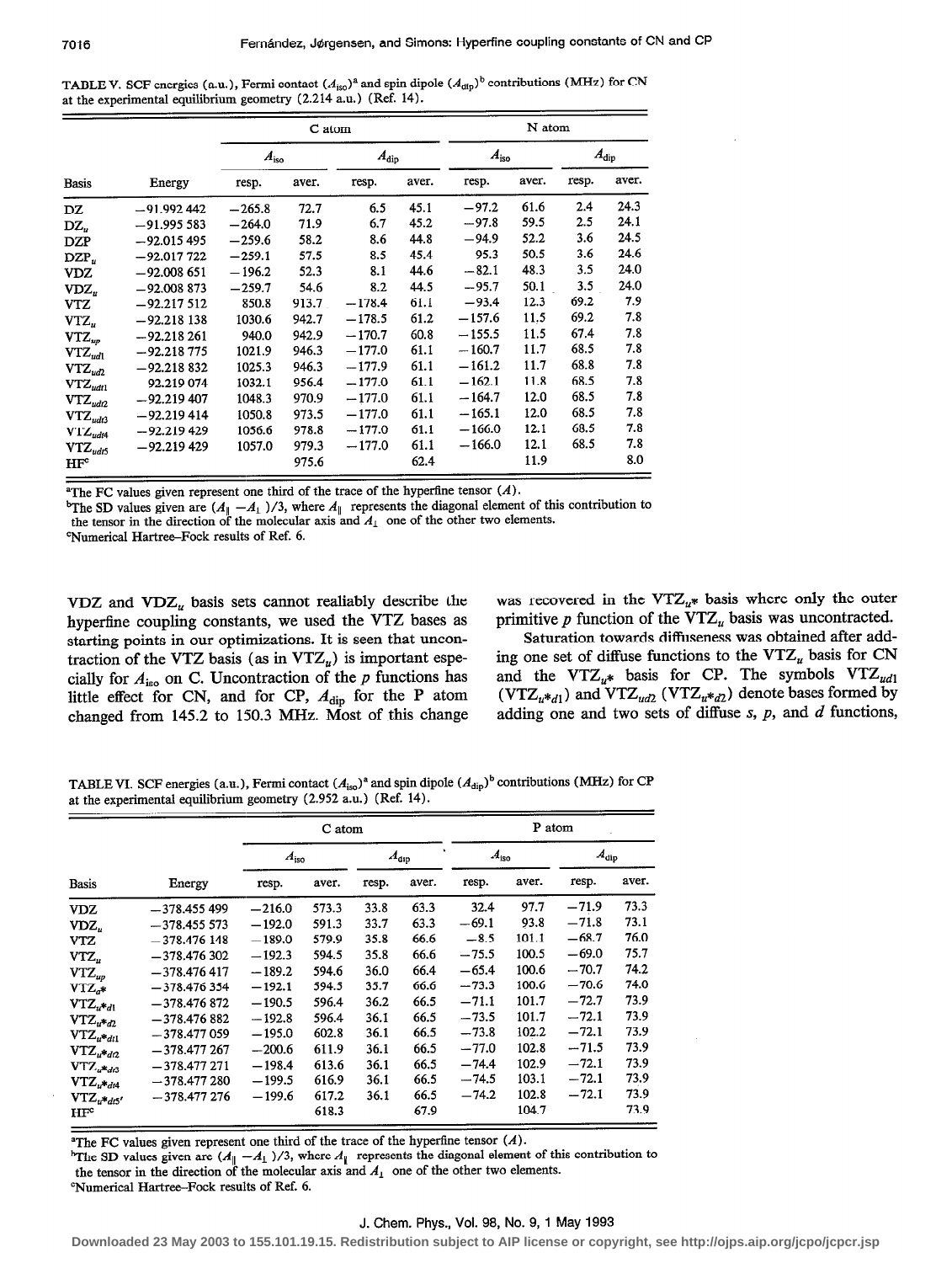TABLE VII. Fermi contact  $(A_{iso})^a$  and spin dipole  $(A_{dip})^b$  contributions (MHz) for CN at the experimental equilibrium geometry (2.214 a.u.) (Ref. 14) using the VTZ $_{udd}$  basis.

|                    |                 | C atom  |               |        |          |               | N atom   |          |               |          |       |               |      |
|--------------------|-----------------|---------|---------------|--------|----------|---------------|----------|----------|---------------|----------|-------|---------------|------|
|                    |                 |         | $A_{\rm iso}$ |        |          | $A_{\rm dip}$ |          |          | $A_{\rm iso}$ |          |       | $A_{\rm dip}$ |      |
|                    | Energy $(a.u.)$ | resp.   | aver.         | tot.   | resp.    | aver.         | tot.     | resp.    | aver.         | tot.     | resp. | aver.         | tot. |
| <b>SCF</b>         | $-92.219$ 429   | 1056.6  | 978.8         | 2035.4 | $-177.0$ | 61.1          | $-115.9$ | $-166.0$ | 12.1          | $-153.9$ | 68.5  | 7.8           | 76.3 |
| <b>CASV</b>        | $-92.371035$    | 47.4    | 632.5         | 680.0  | 0.2      | 49.9          | 50.1     | 3.0      | $-19.8$       | $-16.8$  | 1.2   | 17.7          | 18.8 |
| <b>CASA</b>        | $-92.491984$    | $-49.8$ | 639.0         | 589.1  | 2.6      | 49.2          | 51.8     | $-16.6$  | $-6.0$        | $-22.6$  | 0.3   | 18.7          | 19.0 |
| V.Co. <sup>c</sup> |                 |         |               | $-4.9$ |          |               | $-0.2$   |          |               | 0.2      |       |               | 0.1  |
| Exp. <sup>d</sup>  |                 |         |               | 588.1  |          |               | 45.0     |          |               | $-12.6$  |       |               | 15.4 |
| Exp. <sup>c</sup>  |                 |         |               |        |          |               |          |          |               | $-13.9$  |       |               | 20.1 |

The FC values given represent one third of the trace of the hyperfine tensor  $(A)$ .

<sup>b</sup>The SD values given are  $(A_{\parallel} - A_{\perp})/3$ , where  $A_{\parallel}$  represents the diagonal element of this contribution to the tensor in the direction of the molecular axis and  $A_1$  one of the other two elements.

Wbrational corrections evaluated at the CASV level.

dRare gas isolation technique, Ref. 3.

'Microwave results, Ref. 2.

respectively. VTZ<sub>udti</sub> (VTZ<sub>u\*dti</sub>) means that *i* tight functions have been added to the VTZ<sub>ud1</sub> (VTZ<sub>u</sub>\*<sub>d1</sub>) basis on every atom. The prime in  $VTZ_{ud5'}$  indicates that the fifth tight function was added only to C. The results in Tables III and IV show that saturation towards tight functions within the 2 MHz accuracy was obtained after adding four tight functions. From Tables III and IV it is seen that basis set saturation is obtained at about the same level for the average value and for the response term. Our final choice of bases, which give saturation to an accuracy of 2 MHz in the CASV calculations, is the VTZ $_{ud<sub>td</sub>$  basis for CN and the  $VTZ_{u*_{d14}}$  basis for CP.

For all the basis sets where CASV calculations were carried out, we also performed SCF calculations. These SCF results are given in Tables V and VI for CN and CP, respectively. The basis set saturation observed at the SCF level is very similar to what was observed for CASV wave functions. It is interesting to compare our optimized basis set SCF results with numerical Hartree-Fock results, as the latter give the complete-basis result. Both for the CN and CP it is seen that our optimized bases give SCF results that agree with the numerical Hartree–Fock results to approximately the prespecified accuracy of 2 MHz. It thus appears that only small basis set errors will be encountered if we use the optimized bases for our larger correlated calculations.

Momose *et al.*<sup>1</sup> recently carried out calculations of hyperflne coupling constants for a variety of radicals containing first row atoms. They claimed that Dunning's DZ basis<sup>4</sup> could give accurate hyperfine coupling constants. To examine this, we report in Tables III and V results of DZ,  $DZ_u$ , DZP, and  $DZP_u$  calculations for CN.<sup>4</sup> The results clearly demonstrate that these bases produce very large basis set errors both for the SCF and the CASV wave functions. Good agreement between calculated and experimental hyperfine coupling constants using the DZ basis set can thus only be caused by cancellation of basis set and correlation contributions. The DZ basis set should therefore not be used in hyperfine coupling constant calculations.

## B. SCF versus CAS results

In Table VII we report hyperflne tensor values for CN obtained using the VTZ<sub>udt4</sub> basis and, in Table VIII, the corresponding numbers are reported for CP with the

TABLE VIII. Fermi contact  $(A_{iso})^a$  and spin dipole  $(A_{dip})^b$  contributions (MHz) for CP at the experimental equilibrium geometry (2.952 a.u.) (Ref. 14) using the  $VTZ_{udd}$  basis.

|                    |                 |          | C atom        |        |        |               | P atom |               |          |          |               |       |       |
|--------------------|-----------------|----------|---------------|--------|--------|---------------|--------|---------------|----------|----------|---------------|-------|-------|
|                    | Energy $(a.u.)$ |          | $A_{\rm iso}$ |        |        | $A_{\rm dip}$ |        | $A_{\rm iso}$ |          |          | $A_{\rm dip}$ |       |       |
|                    |                 | resp.    | aver.         | tot.   | resp.  | aver.         | tot.   | resp.         | aver.    | tot.     | resp.         | aver. | tot.  |
| <b>SCF</b>         | $-378,477280$   | $-199.5$ | 616.9         | 417.4  | 36.1   | 66.5          | 102.7  | $-74.5$       | 103.1    | 28.6     | $-72.1$       | 73.9  | 1.7   |
| CASV               | $-378,600899$   | 23.5     | 565.5         | 589.0  | 0.9    | 47.0          | 47.9   | $-21.6$       | $-149.2$ | $-170.8$ | 29.8          | 121.9 | 151.7 |
| <b>CASA</b>        | $-378.712342$   | $-52.5$  | 557.8         | 505.3  | $-0.9$ | 49.3          | 48.5   | $-155.1$      | $-39.4$  | $-194.5$ | 24.5          | 131.6 | 156.1 |
| V.Co. <sup>c</sup> |                 |          |               | $-1.5$ |        |               | $-0.2$ |               |          | $-0.1$   |               |       | 0.7   |
| Exp <sup>d</sup>   |                 |          |               | 474.7  |        |               | 52.7   |               |          | $-131.0$ |               |       | 138.0 |

<sup>a</sup>The  $A_{\text{iso}}$  values given represent one third of the trace of the hyperfine tensor (A).

<sup>b</sup>The  $\widetilde{A_{\text{dip}}}$  values given are equal to  $(A_{\parallel} - A_{\perp})/3$ , where  $A_{\parallel}$  represents the diagonal element of this contribution to the tensor in the direction of the molecular axis and  $A_1$  one of the other two elements.

Yibrational corrections evaluated at the CASV level.

dReference 5.

Downloaded 23 May 2003 to 155.101.19.15. Redistribution you jest NoAP, lidense 993 copyright, see http://ojps.aip.org/jcpo/jcpcr.jsp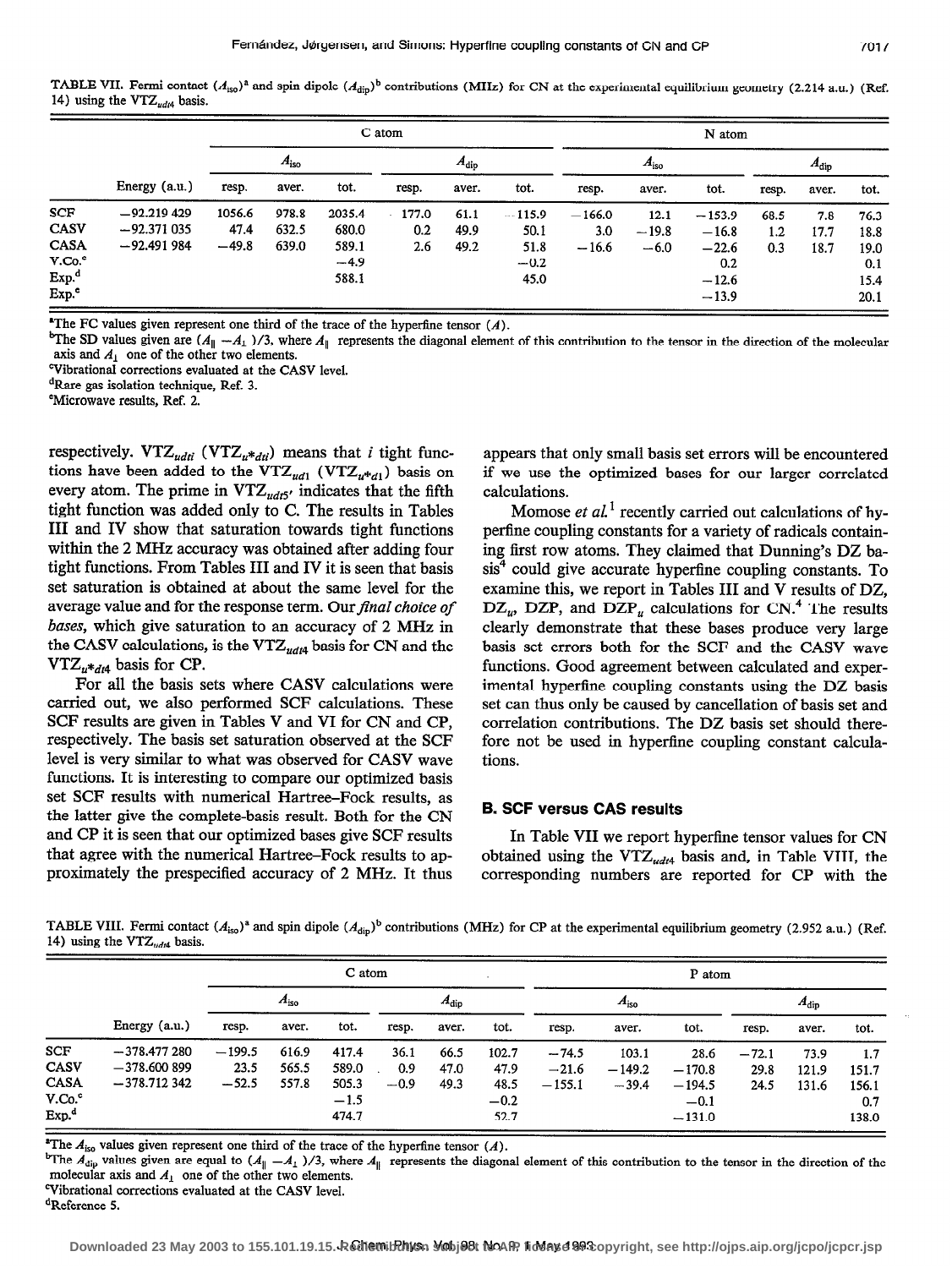TABLE IX. CASV energies (a.u.), Fermi contact  $(A<sub>iso</sub>)<sup>a</sup>$  and spin dipole  $(A_{\text{dip}})$ <sup>b</sup> contributions (MHz) at several geometries (R,a.u.), and spectroscopic constants<sup>c</sup> for CN.

| TABLE X. CASV energies (a.u.), Fermi contact $(Aiso)a$ and spin dipole                |  |
|---------------------------------------------------------------------------------------|--|
| $(A_{\text{din}})^b$ contributions (MHz) at several geometries (R,a.u.), and spectro- |  |
| scopic constants <sup>c</sup> for CP.                                                 |  |

|                |                                      | C atom        |               | N atom             |               |  |
|----------------|--------------------------------------|---------------|---------------|--------------------|---------------|--|
| R              | Energy                               | $A_{\rm iso}$ | $A_{\rm dip}$ | $A_{\rm iso}$      | $A_{\rm dip}$ |  |
| 2.974          | $-92.246640$                         | 433.5         | 36.9          | $-5.0$             | 24.8          |  |
| 2.774          | $-92.289618$                         | 490.7         | 39.8          | $-8.0$             | 23.5          |  |
| 2.574          | $-92.330761$                         | 553.7         | 43.1          | $-12.0$            | 22.1          |  |
| 2.374          | $-92.362417$                         | 622.6         | 46.8          | $-15.8$            | 20.4          |  |
| 2.334          | $-92.366432$                         | 636.8         | 47.6          | $-16.4$            | 20.0          |  |
| 2.294          | $-92.369332$                         | 651.2         | 48.4          | $-16.7$            | 19.7          |  |
| 2.254          | $-92.370957$                         | 665.9         | 49.2          | $-16.9$            | 19.2          |  |
| 2.214          | $-92.371035$                         | 680.0         | 50.1          | $-16.8$            | 18.8          |  |
| 2.174          | $-92.369402$                         | 680.3         | 50.9          | $-16.8$            | 18.4          |  |
| 2.134          | $-92.365776$                         | 708.4         | 51.8          | $-15.6$            | 18.0          |  |
| 2.094          | $-92.359867$                         | 722.3         | 52.7          | $-14.3$            | 17.5          |  |
| 2.054          | $-92.351349$                         | 735.9         | 53.6          | $-12.5$            | 17.0          |  |
| 1.854          | $-92.255051$                         | 792.8         | 58.0          | 7.0                | 14.5          |  |
| 1.654          | $-92.013931$                         | 808.4         | 62.4          | 50.6               | 12.0          |  |
| 1.454          | $-91.504291$                         | 725.6         | 68.4          | 120.9              | 10.5          |  |
|                | Spectroscopic constants <sup>c</sup> | Calc.         |               | Expt. <sup>d</sup> |               |  |
| R,             |                                      |               | 2.2320        |                    | 2.2144        |  |
| $\omega_e$     |                                      | 2001.1        |               |                    | 2068.59       |  |
| $\omega_c x_e$ |                                      |               | 14.02         | 13.087             |               |  |
| $B_e$          |                                      |               | 1.79          | 1.8997             |               |  |
| $\alpha_e$     |                                      |               | 0.0156        | 0.01736            |               |  |

<sup>a</sup>The  $A_{\text{iso}}$  values given represent one third of the hyperfine tensor (A). <sup>b</sup>The  $A_{\text{dip}}$  values given are  $(A_{\parallel} - A_{\perp})/3$ , where  $A_{\parallel}$  represents the diagonal element of this contribution to the tensor in the direction of the molecular axis and  $A_1$  the other two elements.

 ${}^cR_e$  are given in a.u. and the other constants in cm<sup>-1</sup>.

 ${}^{d}$ Experimental values for  ${}^{12}$ C<sup>14</sup>N (Ref. 14).

 $VTZ_{u*_{d/4}}$  basis. The results of Tables VII and VIII show that a SCF description is inadequate for both CN and CP. In the worse case,  $A_{iso}$  on P, the SCF calculations give a numerical value of the wrong sign. At the CASV level, all hyperfme coupling constants have the right sign and their numerical values are at most 20% different from the experimental results.

At the CASA level the agreement with the experimental results improves. A large change has been found in the individual contributions to  $A_{\text{iso}}$  comparing the CASV and CASA results. For the C atom, the response contribution changes sign and for N and P both the response and the average value contributions change significantly. To understand this we must recognize that the active orbital space used in the CASV calculations gives a poor description of the dynamical valence correlation. The spin polarization resulting from the dynamical valence correlation is therefore described by the response term in CASV. In contrast, within the CASA calculation, the active orbital space is enlarged significantly to give a much better description of the dynamical valence correlation. The spin polarization contribution from the dynamical valence correlation is therefore contained in the correlated description of the valence space and is part of the average value contribution.

Experimental results have been reported for the CN radical using a rare gas matrix isolation technique<sup>3</sup> and for

|                   |                                      | C atom        |               | P atom        |                    |
|-------------------|--------------------------------------|---------------|---------------|---------------|--------------------|
| $\boldsymbol{R}$  | Energy                               | $A_{\rm iso}$ | $A_{\rm dip}$ | $A_{\rm iso}$ | $A_{\rm dip}$      |
| 3.7117            | $-378.536230$                        | 523.6         | 26.4          | $-252.5$      | 216.9              |
| 3.5117            | $-378.560759$                        | 538.1         | 33.0          | $-248.6$      | 190.9              |
| 3.3117            | $-378.582763$                        | 560.7         | 38.4          | $-237.7$      | 173.5              |
| 3.1117            | $-378.598015$                        | 580.9         | 43.7          | $-210.6$      | 160.2              |
| 3.0717            | $-378.599756$                        | 583.9         | 44.7          | $-202.2$      | 157.9              |
| 3.0317            | $-378,600824$                        | 586.2         | 45.8          | $-193.2$      | 155.8              |
| 2.9917            | $-378.601247$                        | 588.0         | 46.8          | $-182.7$      | 153.7              |
| 2.9517            | $-378,600899$                        | 589.0         | 47.9          | $-170.8$      | 151.7              |
| 2.9117            | $-378.599700$                        | 589.3         | 49.0          | $-157.8$      | 149.9              |
| 2.8717            | $-378.597533$                        | 588.7         | 50.1          | $-143.3$      | 148.1              |
| 2.8317            | $-378.594$ 195                       | 587.1         | 51.3          | $-126.7$      | 146.5              |
| 2.7917            | $-378.589848$                        | 584.6         | 52.4          | $-109.4$      | 145.1              |
| 2.5917            | $-378.544082$                        | 553.9         | 58.7          | 9.3           | 140.6              |
| 2.3917            | $-378.442321$                        | 488.4         | 65.8          | 192.0         | 142.9              |
| 2.1917            | $-378.248398$                        | 384.0         | 74.6          | 482.6         | 157.0              |
|                   | Spectroscopic constants <sup>c</sup> |               | Calc.         |               | Expt. <sup>d</sup> |
| $R_{\circ}$       |                                      |               | 2.9886        |               | 2.9517             |
| $\omega_e$        |                                      |               | 1 1 7 8 . 5   |               | 1 239.67           |
| $\omega_{e}x_{e}$ |                                      |               | 3.535         |               | 6.86               |
| $B_e$             |                                      |               | 0.735         |               | 0.7986             |
| $\alpha_{\circ}$  |                                      |               | 0.0048        |               | 0.005 97           |

"The  $A_{\text{iso}}$  values given represent one third of the hyperfine tensor  $(A)$ . <sup>b</sup>The  $A_{\text{dip}}$  values given are  $(A_{\parallel} - A_1)$ /3, where  $A_{\parallel}$  represents the diagonal element of this contribution to the tensor in the direction of the molecular axis and  $A_1$  the other two elements.

 ${}^cR_e$  are given in a.u. and the other constants in cm<sup>-1</sup>.

 ${}^{d}$ Experimental values for  ${}^{12}$ C<sup>31</sup>P (Ref. 14).

 $A_{\text{iso}}$  and  $A_{\text{dip}}$  of the N atom also using microwave spectroscopy.<sup>2</sup> For the CP molecule Knight et al. have previously carried out large scale MRCI calculations of the hypertine coupling constants,<sup>5</sup> obtaining for  $A_{\text{iso}}$  and  $A_{\text{dip}}$  on the P atom an accuracy similar to ours. They had difficuties determining even the correct sign for  $A_{iso}$  on P, probably caused by the fact that the SCF description is quite inadequate and that a pure multiconfigurational treatment is therefore required. From our CASA results it is seen that whereas for the C atoms the spin polarization of the core orbitals contributes to the  $A_{\text{iso}}$  values in only about an 8%, for the N and P atoms it represents the main contribution  $(-80\%)$ . This is one of the reasons for the difficulties in determining these constants.

The vibrational corrections were evaluated for both systems at the CASV level using the Vibrot program in  $MOLCAS, <sup>13</sup>$  and are shown to be insignificant and below the experimental uncertainties. The vibrational averages were carried out based on the calculations whose results are reported in Tables IX and X, which give reasonable spectroscopic constants. These results show that the internuclear distance dependence of the hyperfine constants is small except for the P atom in CP. This hyperfine coupling constant gave the largest difference between the theoretical and the experimental values; for this reason, it is interesting to observe that a small compression in the internuclear